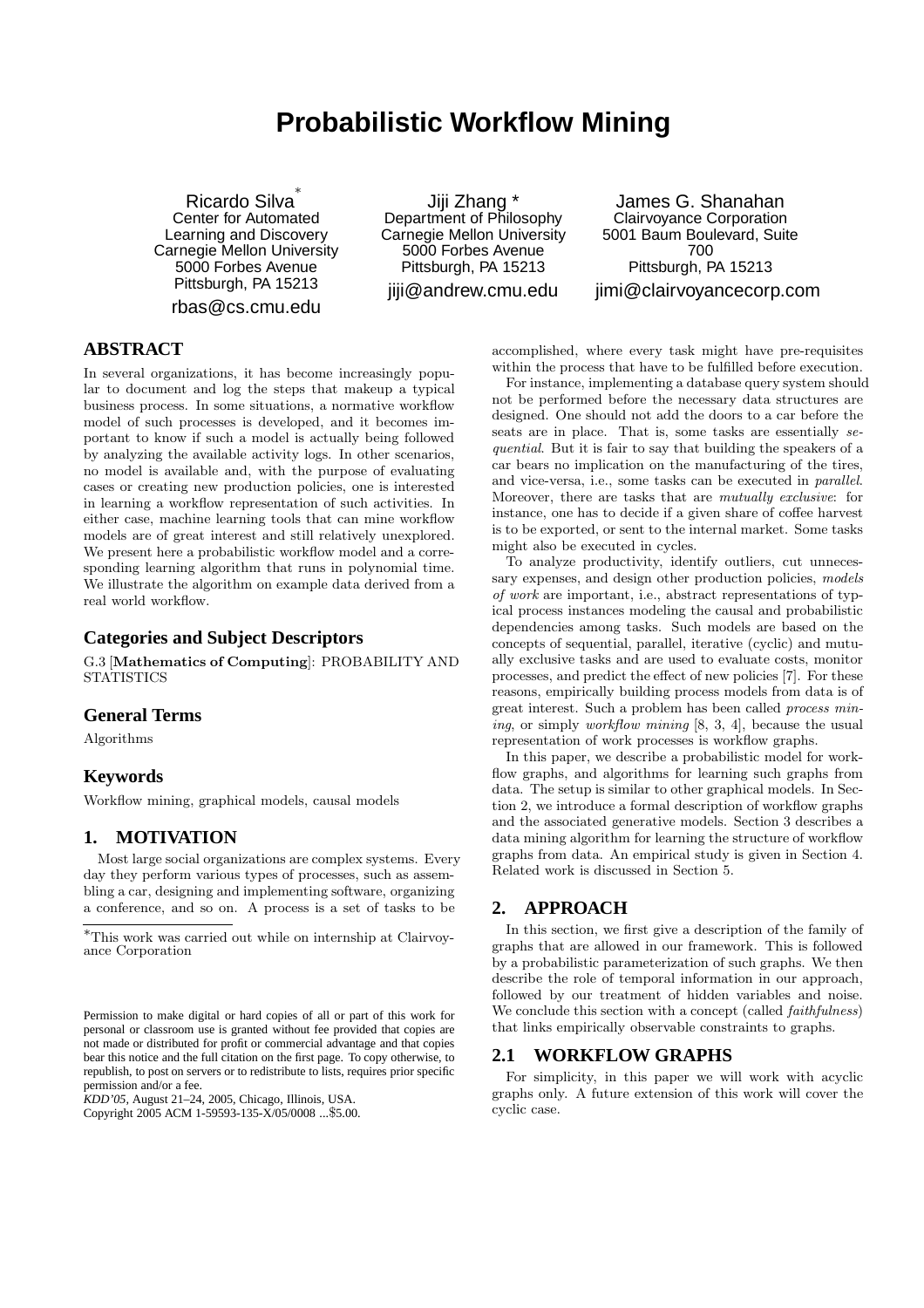In a typical process, each task  $T$  has  $pre-regu isites$ , a set of other tasks whose execution will determine the probability of  $T$  being executed. A workflow graph  $G$  is a directed acyclic graph (DAG) where each task is a node, and the parents of a node are its direct pre-requisites. That is, the decision to execute  $T$  does not depend on any (other) task in  $G$  given its parents.

Motivated by other workflow representations (see [8] for a review) which are used to model a large variety of real-world processes, we adopt a constrained DAG representation. Let a AND/OR workflow graph (AO graph) be a constrained type of DAG, with any node being in one of the following classes:

- *split node*, a node with multiple children:
- *join node*, a node with multiple parents;
- *simple node*, a node with no more than one parent and no more than one child;

We require that an AO graph must have exactly one node that has no parents (a start node) and exactly one node that has no children (an *end node*). Informally, split nodes are meant to represent the points where choices are made (i.e., where one among mutually exclusive tasks will be chosen) or where multiple parallel threads of tasks will be spawned. As a counterpart, join nodes are meant to represent points of synchronization. That is, a join node is a task  $J$  that, before allowing the execution of any of its children, waits for the completion of all active threads that have J as an endpoint. This particular property is very specific to workflow graphs, which we call synchronization property.

However, not any split-join pattern is permitted. Every split node  $T$  has also to obey the following constraints in an AO graph:

- there must be a node that is a descendant of all children of T. The end node obviously is one such node. Among all such nodes, we assume there is a *unique* minimal one that is not a descendant of any other such node. There may also be a node that is a descendant of more than one, but not all children of T. We call such a node a *partial join* for T;
- Let  $S_1$  and  $S_2$  be any two directed chains from T to a node  $V$  that only intersect at  $T$  and  $V$ . Then all nodes in G that are descendants of nodes in  $S_1 \cup S_2 \setminus \{T\}$  are either ancestors of  $V$ , or descendants of  $V$ .

This property is desirable in order to give join nodes the semantics of real synchronization tasks, i.e., join nodes as tasks that finalize threads started by the most recent split node. It essentially enforces nesting of threads. A case where this assumption is not respected is illustrated by Figure 1.

These constraints are the most characteristic constraints of workflow graphs adopted in the literature, and provide distinctive features to be explored by workflow mining algorithms.

#### **2.2 A PARAMETRIC MODEL OF WORK-FLOW GRAPHS**

Each task  $T$  is an event. It either happens or it does not happen. By an abuse of notation, we will use the same symbols to represent binary random variables and task events,



Figure 1: This construction is not allowed because  $T_1$  creates another thread that is not nested between the split point that generated  $\{T_1, T_2\}$  and its synchronization point  $T_3$ .

where  $T = 1$  represents the event "T happened". We define a parametric model for a DAG by the conditional probability of each node given its parents, i.e. by assuming the Markov condition (Spirtes et al., 2000). There is, however, a special logical constraint in workflow graphs.

Let an OR-split be a split node that forces a unique choice of task to be executed among its children, i.e., all of its children are mutually exclusive. Any other type of split node is called an  $AND\text{-}split$ . Children of OR-splits will have a special parameterization.

Let  $Pa_T$  represent the parents of task T in an AO graph G. By another abuse of notation, let  $Pa_T$  also be a random variable representing the joint state of the parents of a task T, i.e.,  $Pa_T = j$  is a particular combination of binary assignments to the elements of  $Pa_T$ . In particular,  $Pa_T = 0$ represents the event where all parents of T are assigned the value 0. The basic parametetrization is as follows:

- if T is not a child of an OR-split,  $P(T = 1| Pa_T = j)$  $\Theta_{t_i} < 1$  for  $j > 0$ , and  $P(T = 1 | Pa_T = 0) = 0$ .
- if T is a child of an OR-split, then by assumption  $Pa_T$ has an unique element V. Let  $Choice(V)$  be an auxiliary multinomial random variable in  $\{1, ..., c\}$ , where c is the number of children of V. Each  $Choice(\bullet)$ random variable has its own multinomial distribution, where the domain of this function is the set of ORsplits of  $G$ . Finally, define  $T$  as being the *i*th child of  $Pa_T$ . Then  $P(T = 1| Pa_T = 1, Choice(Pa_T) = i)$  $\Theta_t$  < 1, and 0, otherwise;

The requirement that  $P(T = 1| Pa_T = 0) = 0$  encodes the modeling assumption that a necessary condition for a task to be executed is that at least one of its parents is executed. We call this property backward determinism, typically present in real-world processes  $[7]^2$ . Also important, backward determinism will allow us to design an algorithm to learn workflow graphs in polynomial time.

#### **2.3 TEMPORAL INFORMATION**

We assume that the data available for our learning algorithm is a workflow log [1]. A workflow log consists of records

<sup>&</sup>lt;sup>1</sup>This is an unfortunate choice of names, since OR-splits actually behave as XOR operators, while an AND-split is technically an OR choice. We adopt this denomination since it is already widespread in this field.

<sup>&</sup>lt;sup>2</sup>The assumption  $\Theta_{t_i} < 1$  is not an essential assumption and was introduced here for the purposes of simplifying the presentation. It does capture the common phenomenon that any process can be aborted non-deterministically.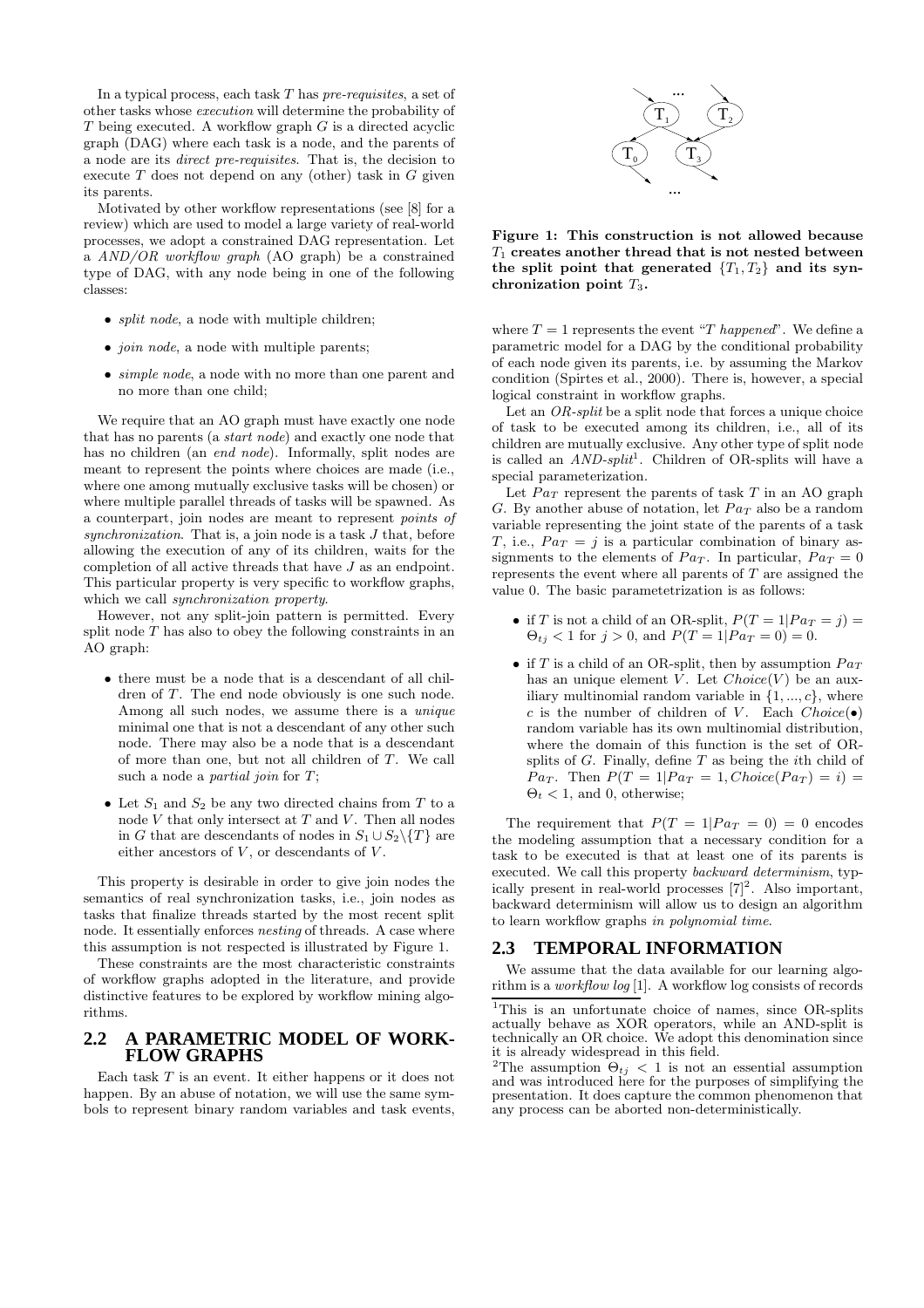of which tasks were performed for which process instances at which starting time. For example, the following log

 $WorkflowLog = \{(Car_1, BuildChassis, 09:10am),$  $(Car_2, BuildD oors, 10:17am), (Car_2, AddSeats, 10:20am),$  $(Car_1, Build\,Doors, 10:47am)\}$ 

contains information concerning two *instances*  $(Car_1$  and  $Car<sub>2</sub>$ ) going through a series of tasks (BuildChassis, Build Doors, AddSeats) starting at differente times.

Workflow logs are by-products of workflow management systems [7]. We assume that our data are workflow logs.

# **2.4 HIDDEN VARIABLES AND NOISE**

We allow the possibility that non-simple nodes can be hidden variables (i.e., split or join nodes might not be recorded at all in the log). However, for identification purposes, we make the following assumptions:

- 1. no hidden AND-split is a child of a hidden AND-split, and no hidden OR-split is a child of a hidden OR-split;
- 2. no hidden task is both a split and join node;
- 3. no hidden join is followed by a simple task and no hidden OR-split follows a simple task, where there are no hidden partial joins;

These assumptions do not restrict the ability of the AO graphs to represent any combination of sequential, parallel or exclusive patterns that appear in practice. Mathematically, however, they assure that any AO graph can be distinguished from any other AO graph given enough data, as it will be explained in Section 3. Furthermore, we allow the possibility of measurement error. For each task T that is measurable, we account for the possibility that  $T$  is not recorded in a particular instance even though T happened. That is, let  $T_M$  be a binary variable such that  $T_M = 1$  if task T is recorded to happen. Then we have the following measurement model:

- $P(T_M = 1 | T = 1) = \eta_{TM} > 0$
- $P(T_M = 1|T = 0) = 0$

Note that we assume measurement error happens only in one direction. Although that might not be the case in every application, this greatly simplifies our problem, and will allow us to learn the structure of workflow graphs without fitting latent variable models.

In this sense, every task is hidden. However, in this paper, the name "hidden task" will be applied only to tasks that cannot be measured at all. The description of a workflow model as a specialized hidden Markov model will be treated in Section 5. Notice also that for every OR-split  $T$  in  $G$ ,  $Choice(T)$  is a hidden variable, and will not be explicitly represented in AO graphs, unlike hidden splits and joins.

To identify hidden AND-splits, we need to assume that the immediate observable descendants of a hidden ANDsplit  $T$  (i.e., those that do not have an observable proper ancestor that is a descendant of  $T$ ) should not be tied by any temporal constraint, i.e., given observable descendants  $T_1$  and  $T_2$ , the probability that  $T_1$  is executed (starts) before  $T_2$  is positive.

We assume that there is also a fixed measurement noise for the temporal ordering information. For each pair of tasks  $T_1, T_2$ , there is some probability  $\epsilon$  that  $T_1$  is recorded before  $T_2$  even though in the true workflow graph  $T_2$  is an ancestor of  $T_1$ . We will assume that the noise level is the same for each pair.

#### **2.5 STRUCTURAL INDEPENDENCE**

The Markov condition gives us a way of parameterizing a probabilistic model as a AO graph. If one is interested in calculating the effect of a new policy that changes the probability distribution of some specific set of tasks, then the Causal Markov condition needs to be assumed [6].

If one is interested in a learning algorithm that will recover the right structure, at least asymptotically, we have to have some extra assumptions linking the probabilistic distribution of the tasks to the corresponding graphical structure. For the general case of learning the structure of DAGs, a sufficient condition for consistent learning is the faithfulness condition. This condition states that a conditional independence statement holds in the probability distribution if and only if it is entailed in the respective DAG by d-separation [6].

We want a similar assumption, because observed conditional independencies can provide information about the workflow graph underlying the data, but only if conditional independencies are a result of the workflow structure (i.e., if they are entailed by the workflow graph). We cannot just assume faithfulness to d-separation: due to backward determinism, a chain such as  $T_1 \rightarrow T_2 \rightarrow T_3$  encodes that  $T_2$ is independent of  $T_1$  given  $T_3 = 1$  (because if  $T_3$  happened, then by assumption  $T_2$  happened, which means that  $T_1$  does not add any information concerning the distribution of  $T_2$ ), but  $T_2$  is not d-separated from  $T_1$  given  $T_3$ .

Instead, we assume a variation of faithfulness. First, two definitions: an augmented AO graph is a modification of a AO graph  $G$  such that, for each OR-split  $T$  we introduce a new node,  $Choice(T)$ , as a child of T, and make every original child of  $T$  a child of  $Choice(T)$  only. We denote the augmented version of G by  $Auamental(G)$ . Also, given  $Augmented(G)$ , we say that task A is a sure-ancestor of task B if for every ancestor C of B, C is an ancestor of A and A d-separates  $C$  and  $B$ , or  $A$  is an ancestor of  $C$ . We then assume that  $T_i$  is independent of  $T_j$  given a set of tasks **T** if and only if either of the following situations hold in the workflow graph  $G$  associating such tasks:

- $T_i$  and  $T_j$  are d-separated given **T** in  $Augmented(G);$
- $T_i$  and  $T_j$  are d-separated given a sure-ancestor of some  $T_k \in \mathbf{T}$  such that  $T_k = 1$ ;
- $T_i$  (or  $T_j$ ) is a sure-ancestor of some  $T_k \in \mathbf{T}$  such that  $T_k = 1;$

The idea embedded in faithfulness is that conditional independences should be given by the graphical structure, not by the particular choice of parameters defining the probability of a task being accomplished. Sure-ancestry entails independencies because in an AO graph  $G$ , if  $A$  is a sureancestor of B, then  $P(A = 1|B = 1) = 1$  in any probability model parameterized by G.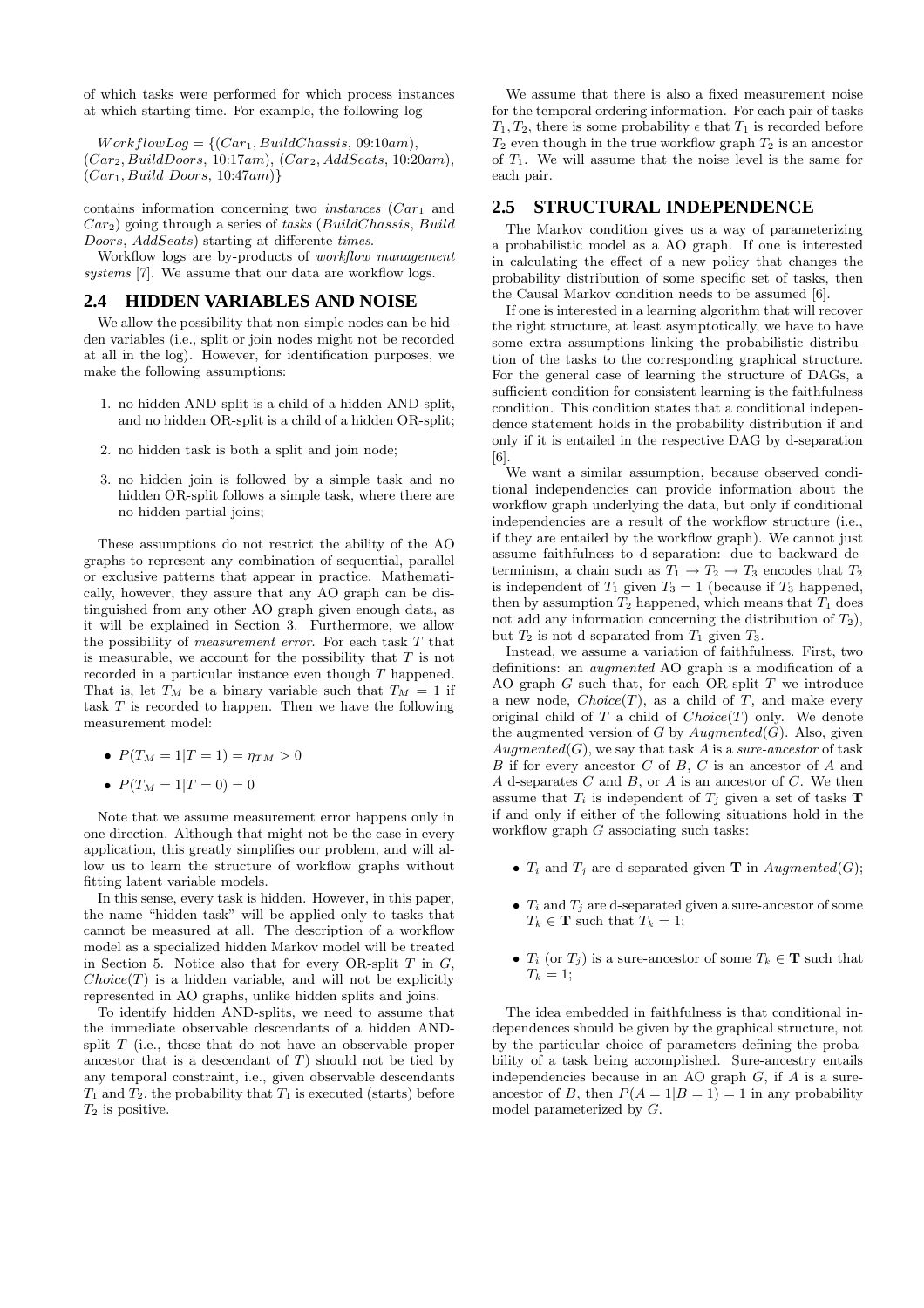# **3. LEARNING AO GRAPHS**

Assume for now we have an *ordering oracle O* for a workflow graph G such that  $O(T_1, T_2)$  returns true, false or exclusive as follows:

- if  $T_1$  and  $T_2$  are immediate observable descendants of an AND-split, then  $O(T_1, T_2) = O(T_2, T_1) = true;$
- if  $T_1$  is an ancestor of  $T_2$ , then  $O(T_1, T_2) = true$ ;
- if  $O(T_1, T_2) = true$ , then  $T_2$  is not an ancestor of  $T_1$ ;
- $O(T_1, T_2) = exclusive$  if and only if  $T_1$  and  $T_2$  are mutually exclusive;

Notice that according to this oracle it is possible to have  $O(T_1, T_2) = true$  even though  $T_1$  is not an ancestor of  $T_2$ , as long as  $T_2$  is not an ancestor of  $T_1$ .

Analogously, assume for now we have an independence oracle I for a workflow graph G such that  $I(T_i, T_j, T_k)$  is true if and only if  $T_i$  and  $T_j$  are independent given  $T_k = 1$ . The motivation for defining such oracles is given by the following theorem:

THEOREM 1. Let  $G_1$  and  $G_2$  be two AO graphs with respective ordering and independence oracles  $\{O_1, I_1\}$  and  $\{O_2,$  $I_2$  over a same set of observable tasks **T**. If  $O_1$  and  $O_2$ , and  $I_1$  and  $I_2$  agree on all queries concerning members of **T**, then  $G_1 = G_2$  up to a renaming of the hidden tasks.

The proof of this theorem is given in Appendix A. In simple terms, given certain partial information of ordering and conditional independences among the observable tasks, one is able to uniquely recover the proper AO graph.

#### **3.1 MAIN ALGORITHM**

With these oracles, we claim that the algorithm Learn-OrderedWorkflow, given in Figure 2, will return the correct workflow structure.

This algorithm makes references to other sub-algorithms given in Section 3.2. We will first provide a higher-level description of its steps. The algorithm works by iteratively adding child nodes to a partially built graph in a specific order. Initially, the ordering oracle will tell us which nodes are "root causes" of all other measurable tasks, i.e., which nodes do not have any measurable ancestor. Such nodes are identified in Step 3 of Figure 2. If we have more than one measurable node as a "root cause", and because an AO graph requires a single starting point and explicit control nodes (i.e., AND-splits and OR-splits), it is the case that unobserved splits have to be added to the graph. This is done by  $HiddenSplits$ .

At each main iteration (Steps 7 - 12), we have a set of nodes called CurrentBlanket, which contains all and only the "leaves" of the current workflow graph  $H$ , i.e., all the task nodes that do not have any children in  $H$ . The initial choice of nodes for CurrentBlanket are exactly the root causes. The next step is to find which measurable tasks should be added to  $H$ . We are interested in building the graph by selecting only a set of tasks NextBlanket such that:

• there is no pair  $(T_1, T_2)$  in NextBlanket where  $T_1$  is an ancestor of  $T_2$  in  $G$ ;

Algorithm LearnOrderedWorkflow

Input  $O$ , an ordering oracle for a set **T** of tasks;  $I$ , an independence oracle for **T**;

Output  $H$ , an AO graph

- 1. Let  $H$  and  $G_O$  be two empty graphs, where  $H$  has no nodes and  $\mathbf T$  are the nodes of  $G_0$
- 2. For every pair of tasks  $T_i$  and  $T_j$  such that  $O(T_1, T_2)$ if true but not  $O(T_2, T_1)$ , add the edge  $T_1 \rightarrow T_2$  to  $G_0$
- 3. Let CurrentBlanket be the subset of T whose elements do not have a parent in  $G_O$
- 4. Add nodes in CurrentBlanket to  $H$
- 5.  $H \leftarrow HiddenSplits(H, CurrentBlanket, O)$
- 6.  $G_O \leftarrow G_O \text{CurrentBlanket}$ <br>7. While  $G_O$  has nodes
- 7. While  $G_O$  has nodes<br>8. **NextBlanket**  $\leftarrow$
- $NextBlanket \leftarrow GextNextBlanket$  $CurrentBlanket, G_O, O, I)$
- 9. Add nodes in **NextBlanket** to  $H$ <br>10. Ancestors  $\leftarrow$  Dependencies(**Curr**
- $Ancestors \leftarrow Dependencies(\textbf{CurrentBlanket},$ NextBlanket,  $\overline{O}, I$ )
- 11.  $H \leftarrow InsertLatents(H, CurrentBlanket,$ NextBlanket, Ancestors,O)
- 12.  $G_O \leftarrow G_O$  NextBlanket<br>13. Let CurrentBlanket be the s
- Let  $CurrentBlanket$  be the subse of T whose elements do not have a child in H
- 14.  $H \leftarrow HiddenJoin(H, CurrentBlanket, O)$
- 15. Return H

#### Figure 2: An algorithm for learning AO graphs.

- no element in  $NextBlanket$  has an ancestor in G that is not in  $H$ ;
- every element in NextBlanket has an ancestor in  $G$ that is in  $H$ ;

We claim that  $GetNextBlanket$ , as described later, returns a set corresponding to these properties. We still need to identify which elements in NextBlanket should be descendants of which elements in CurrentBlanket, and this is accomplished by Dependencies.

It is quite possible that between nodes in CurrentBlanket and nodes in **NextBlanket** there are several hidden join/split tasks. Such tasks are detected and added to H by InsertLatents.

This procedure is iterated till all observable tasks are placed in  $H$ . To complete the graph, we just have to make sure that all tasks are synchronized in a finalization task, as required by all AO graphs. If the end task is not visible, several threads will remain open if we do not add latent joins. This is accomplished by the final  $HiddenJoins$  call. A sample execution of this algorithm is given in Appendix B.

# **3.2 ALGORITHM DETAILS**

While mutually exclusive tasks are directly identifiable from the ordering oracle, this is not true concerning parallel tasks. If two tasks are potentially parallel, they still might be executed always in the same order. The only way we can identify parallelism is by identifying a previous task that make these two tasks independent. This is the purpose of algorithm GetNextBlanket, as described in Figure 3.

This algorithm select tasks, but does not indicate which elements are descendants of which previous tasks. This is the role of *Dependencies* (Figure 4). The fact that the independence oracle condition only positive values of  $T_{2M}$  (Step 3 of Dependencies) is a necessary and sufficient condition.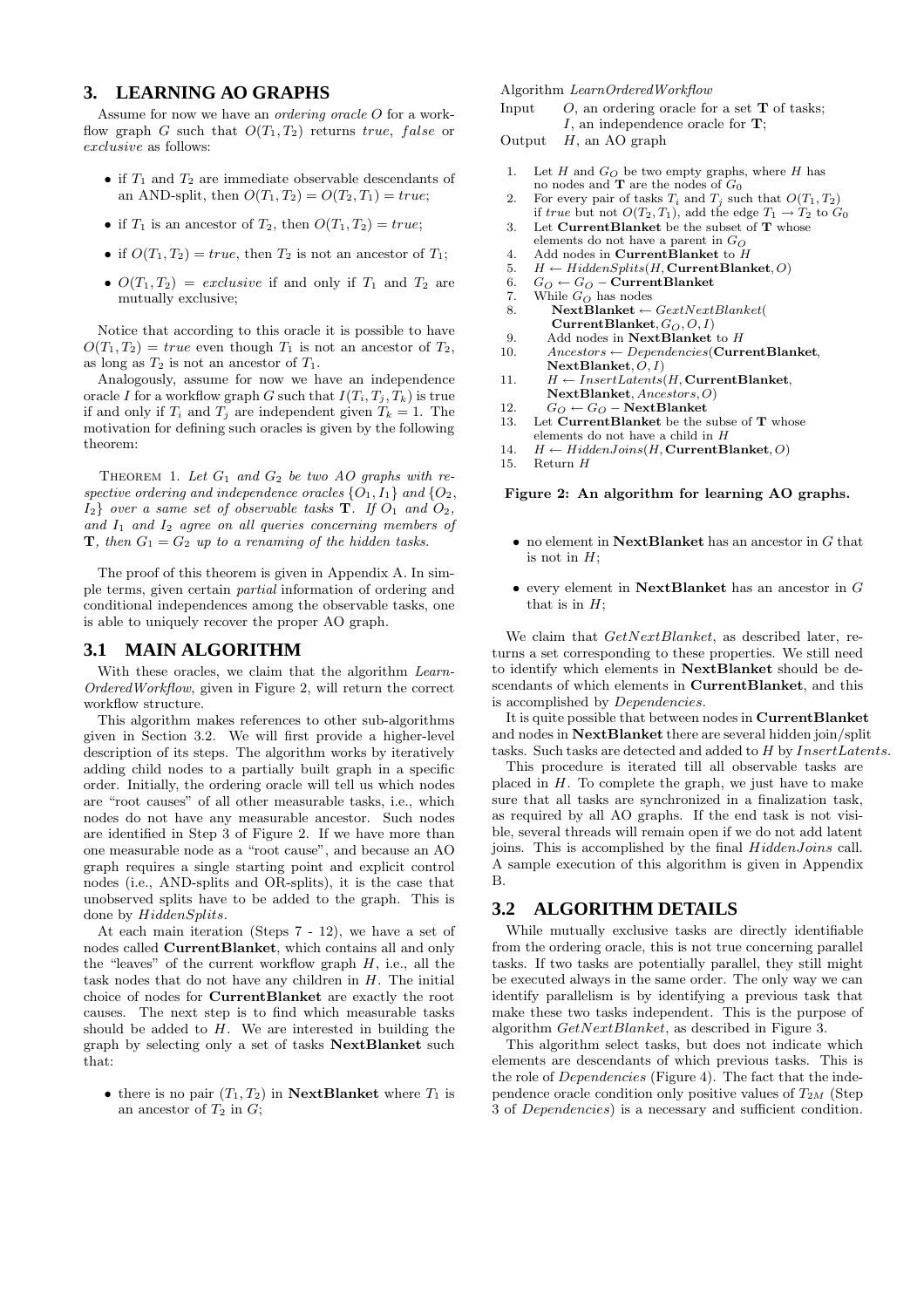Algorithm GetNextBlanket

| Input  | CurrentBlanket, a set of tasks;                    |
|--------|----------------------------------------------------|
|        | $G_O$ , a DAG encoding ancestral relationships:    |
|        | $O$ , an ordering oracle:                          |
|        | I, an independence oracle:                         |
| Output | <b>NextBlanket</b> , a subset of the tasks in $GO$ |

- 1. For every pair of adjacent tasks  $(T_1, T_2)$  in  $G_Q$ <br>2. Bemove the edge between  $T_1$  and  $T_2$  if and c Remove the edge between  $T_1$  and  $T_2$  if and only if  $I(T_{1M}, T_{2M}, T_{iM})$ , where  $T_{iM}$  is the measure of some task  $T_i \in \textbf{CurrentB}$ lanket and
- $O(T_i, T_1) \neq exclusive, O(T_i, T_2) \neq exclusive$ 3. Return all nodes from  $G_O$  that do not have parents

#### Figure 3: Identifying the next set of elements to be added.

It is necessary because by our assumptions there might be measurement error when we observe value 0. It is sufficient because by backward determinism (if a task happens, all elements in a chain before it also happened), we do not need to condition on multiple tasks. Figure 5 illustrates an example of this case.

Algorithm Dependencies

| Input  | CurrentBlanket, a set of tasks;            |
|--------|--------------------------------------------|
|        | <b>NextBlanket</b> , another set of tasks; |
|        | $O$ , an ordering oracle:                  |
|        | I, an independence oracle:                 |
| Output | <i>AncestralGraph</i> , a DAG              |

- 1. Let AncestralGraph be a graph with nodes in CurrentBlanket ∪ NextBlanket
- 2. For every task  $T_0$  in NextBlanket
- 3. For every task  $T_1$  in **CurrentBlanket**, add edge  $T_1 \rightarrow T_0$  to *AncestralGraph* if and only if:
- i.  $\tilde{O}(T_0, T_1) \neq exclusive$
- ii. There is no task  $T_2 \in$  **CurrentBlanket** s.t.  $O(T_1, T_2) \neq exclusive, O(T_0, T_2) \neq exclusive,$ and  $I(T_{0M}, T_{1M}, T_{2M})$ , where  $T_{iM}$  is the measure of task  $T_i$ ;
- 4. Return AncestralGraph

#### Figure 4: Determining ancestors for a set of new tasks.

This algorithm runs in  $O(N^3)$ , N being the number of measurable tasks. It also requires simpler statistical tests of conditional independence than general DAG search algorithms, since we condition only on singletons.

Finally, there are several points in LearnOrderedWorkflow where we need to introduce hidden tasks. The algorithm  $HiddenJoins$  is shown in Figure 6. Notice that here we tag nodes according to their role ("AND-join" and "OR-join"). We do not show an explicit description of  $HiddenSplits$ : this algorithm is analogous, with the exception that edges are added in the opposite direction. It is very similar in principle to an algorithm given by [4]. The algorithm InsertLatents builds upon *HiddenJoins* and *HiddenSplits*. It is given in Figure 7. The final steps of this algorithm just verify if a measurable task that has measurable children actually d-separates them. If not, a hidden task is introduced.

# **3.3 PRACTICAL IMPLEMENTATION**

The independence oracle can be implemented by statistical tests of independence, such as the  $\chi^2$  test. Given the



Figure 5: An example of why conditioning on a single element is enough. Here,  $T_{3M}$  and  $T_{5M}$  are independent measures given  $T_{2M} = 1$ . If  $T_{2M}$  is 1, by assumption we know that  $T_2 = 1$ , because measurement error is one-sided.  $T_0$  is 1 by backward determinism, which means that we are effectively asking if  $T_{3M}$  and  $T_{5M}$  are independent given  $T_0 = 1$ , which is entailed by the graphical structure.

parameter  $\epsilon$  for the noise level, binomial tests can be used to create an ordering oracle by testing if the probability of task  $T_i$  antecedes task  $T_j$  given the instances where both are recorded is larger than  $\epsilon$ .

To learn a good level of ordering noise, one can do a grid search for  $\epsilon$  over the interval [0, 0.5] and heuristically choose the one that maximizes some measure of fitness, such as a posterior probability for the output model (using a Dirichlet prior for the parameters, for instance), or some other measure that relies on independence constraints only, which is the basis of our model. For instance, by adjusting  $\epsilon$  one could try to bring the set of independence constraints that are entailed by the output graph as close as possible to the ones judged to hold in the data. This does not require fitting a latent variable model and is not subject to constraints other than independence constraints. Learning  $\epsilon$  will be treated in detail in a future work.

An important practical issue is how to avoid outputing invalid AO graphs, which can be due to deviations from the assumptions or statistical mistakes. Due to lack of space, we omit a discussion of the necessary conditions that the ordering and independence oracles should satisfy to generate a valid AO graph.

# **4. EXPERIMENT**

Workflow data is not as easy to obtain as other data sources. In this paper, we perform a simulated study based on a theoretical workflow that models the annual process of writing final reports at Clairvoyance Corporation. The process basically consists of parallel threads of preparing documents, preparing summaries, booking flights and hotel rooms for an annual workshop hosted by the parent company of Clairvoyance in Japan. The graph was constructed by manually analysing e-mail logs exchanged among the company's employees over the course of four projects. The details are given [5].

There are 15 observable and 2 hidden tasks, with no mutually exclusive tasks and no measurement noise (the algorithm still assumes the possibility of noise). One task (Printing materials) naturally happens much later than the actions of booking flights and hotels, even though there is no temporal constraint that dictates that printing should be performed only after travel is arranged. Many other work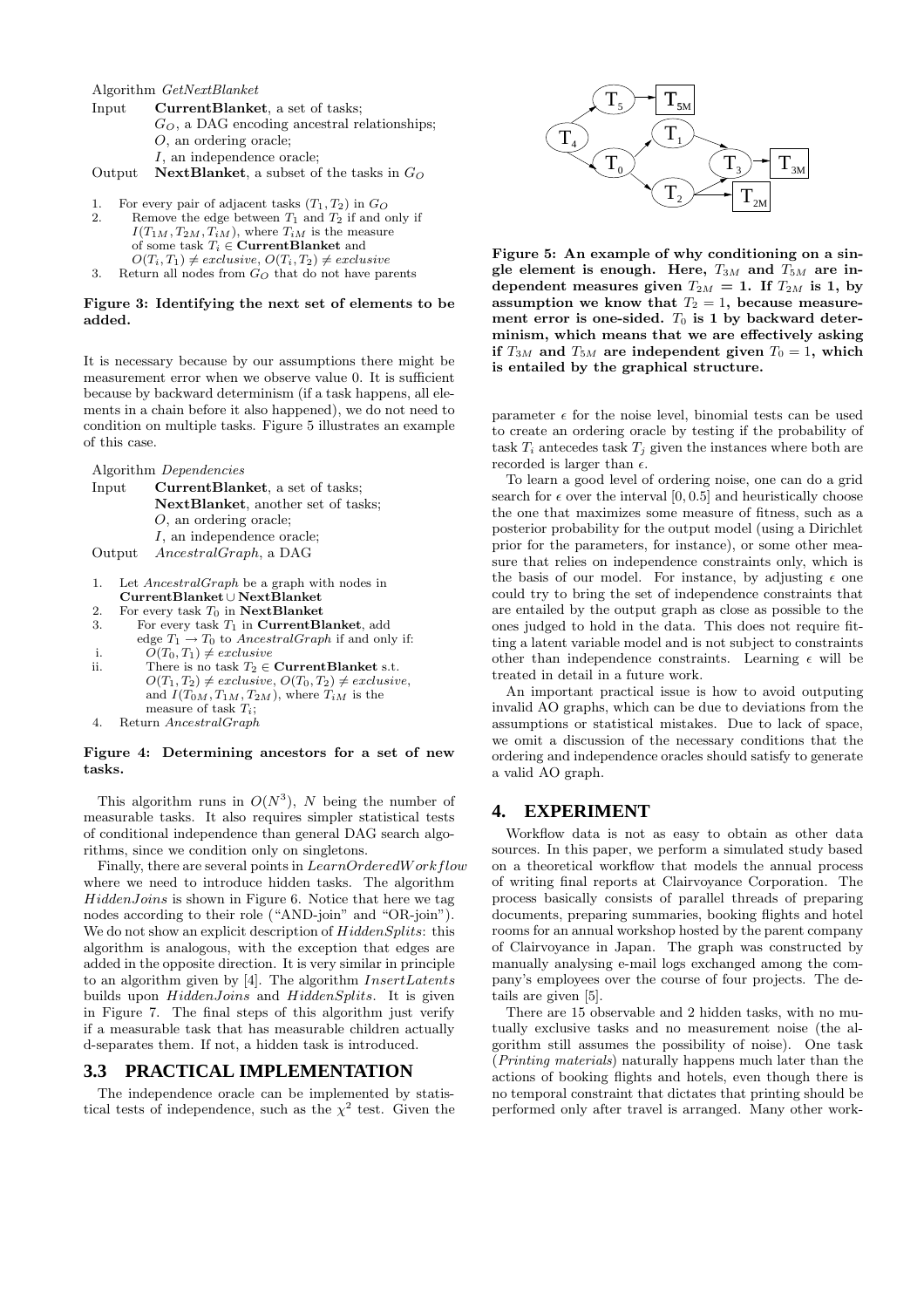Algorithm HiddenJoins

```
Input H, a DAG;
         S, a set of nodes;
         O, an ordering oracle;
Output H, a DAG
```
1.  $(H, NewJoin) \leftarrow JoinStep(H, S, O)$ <br>
2 Beturn H  $R$ eturn  $H$ 

Algorithm JoinStep

| 1.  | If S has only one element $S_0$                               |
|-----|---------------------------------------------------------------|
|     | Return $(H, S_0)$                                             |
| 2.  | Let M be a graph having elements of S as nodes,               |
|     | and with an undirected edge between a pair of                 |
|     | nodes $\{S_1, S_2\}$ if and only $O(S_1, S_2) \neq exclusive$ |
| 3.  | Let <i>NewLatent</i> be a new latent node, and                |
|     | add it to $H$                                                 |
| 4.  | If M is disconnected                                          |
| 5.  | $M' \leftarrow M$                                             |
| 6.  | Tag NewLatent as "OR-join"                                    |
| 7.  | Else                                                          |
| 8.  | $M' \leftarrow$ the complement of M                           |
| 9.  | Tag NewLatent as "AND-join"                                   |
| 10. | For each component $C$ of $M'$                                |
| 11. | If C has only one node $C_0$                                  |
| 12. | Add edge $C_0 \rightarrow NewLatent$ to H                     |
| 13. | Else                                                          |
| 14. | $(H, NextLatent) \leftarrow JoinStep(H, C, O)$                |
| 15. | Add edge $NextLatent \rightarrow NewLatent$ to H              |
| 16. | Return(H, NewLatent)                                          |

#### Figure 6: An algorithm for inserting required join nodes.

flow approaches [8] would be deceived by this temporal information, i.e., they would regard the two tasks as strictly sequential when in fact they are not.

The graph is parameterized by a single parameter  $\alpha$  that gives the probability of a task being executed given its prerequisites. In our model, a necessary condition for any task is that all of its parents have to be performed. We simulated samples of size of 100, 200 and 500 and with  $\alpha = \{0.9, 0.95\}^3$ . We do not introduce noise in the time order of the samples, since this will only be explored in full detail in the future.

The independence oracle is implemented by a  $\chi^2$  test using a significance level of 0.05. We ran 10 trials for each configuration, and evaluated the true model against the output of our algorithm, assuming the ordering information is correct, by the following criteria: number of edges between measurable tasks in the true graph that are not in the estimated graph (edge omission, out of 12 possible edges); number of edges between measurable tasks in the estimated graph that are not in the true graph (edge omission); number of measurable pairs that share a common parent in the true graph but not in the estimated graph (sibling omission). Sibling comissions did not happen in our experiments. The results are: for sample size 100 and  $\alpha = 0.95$ , the average edge omission was 5.1 (2.1 of standard deviation); the average edge comission was  $1.7(0.7)$  and the average sibling omission was 2.6(1.4). For sample size 100,  $\alpha = 0.9$ , we had 4.9(2.6), Algorithm InsertLatents Input  $H$ , a DAG  $H$ ; CurrentBlanket, NextBlanket, two sets; AncestralGraph, a DAG; O, an ordering oracle; Output a DAG H 1. For every task  $T \in \textbf{NextBlanket}$ <br>2. Let Siblings be the set of elements Let Siblings be the set of elements in NextBlanket that have a common parent with  $T$  in AncestralGraph

- 3. Let AncestralSet be the set of parents of Siblings in AncestralGraph
- 4.  $(H, JoinNode) \leftarrow HiddenJoin(H, AncestralSet, O)$
- 5.  $(H, SplitNode) \leftarrow HiddenSplits(H, Sibling, O))$
- 6. Add edge  $JoinNode \rightarrow SplitNode$  to H
- 7. NextBlanket ← NextBlanket − Siblings
- 8. For every set **C** of observable tasks,  $|\mathbf{C}| > 1$ , that are children of a single hidden node  $Pa_H$ that is child of an observable task  $Pa$  in  $H$
- 9. If all pairs in  $\mathbf{C}_\mathbf{M}$  are independent conditioned on  $Pa_M = 1$ ,  $\mathbf{C}_M$  being the set of respective measures of  $C$  and  $Pa_M$  the measure of  $Pa$ ,
- 10. Add edges  $Pa \rightarrow C_i$  for every  $C_i \in \mathbf{C}$ <br>11. Remove latent  $Pa_H$
- 11. Remove latent  $Pa<sub>H</sub>$ <br>12. Return  $H$

#### Return H

#### Figure 7: An algorithm to introduce required hidden tasks between two layers of measurable tasks.

0.7(1.1) and 2(1.4). For sample size 200, and  $\alpha = 0.95$ , we got 0.4(0.5), 0.1(0.3), 0.1(0.3). For sample size 200 and  $\alpha = 0.9$ , we got edge omission error of 0.2(0.4) and no other error. For sample size 500, we got the exact graph in all 10 trials for both values of  $\alpha$ . In the experiments, missing edges usually implied sequential tasks being treated as parallel.

The results are convincing, but it is still of interest to obtain more robust outcomes with smaller sample sizes. We plan to pursue Bayesian approaches in an extended version of this framework.

# **5. RELATED WORK**

Agrawal et al. [1] introduced the first algorithm for mining workflow logs. Greco et al. [3] approach the problem using clustering techniques. A broad survey on the current work in workflow mining, or process mining, is given by van der Aalst and Wejters [8]. None of the approaches in that survey are based on a coherent probabilistic model. Instead, they use a variety of heuristics to deal with noise, while focusing on deterministic models such as Petri nets.

Herbst and Karagiannis [4] use a representation very similar to AO graphs with cycles. While some probability distribution is informally applied to define the likelihood of a workflow graph, this likelihood is not used anywhere in learning the structure of workflow graphs as defined in our paper.

It is clear that workflow models could be represented by off-the-shelf methods such as dynamic Bayesian networks and stochastic Petri nets. In particular, the factorial hidden Markov model [2] seems to naturally apply to the problem of modeling parallel threads of tasks. However, workflow modeling has its own particular issues that are not efficiently explored by generic dynamic Bayesian networks: instances have a well defined beginning and end; the synchronization property; backward determinism, which naturally applies to

<sup>&</sup>lt;sup>3</sup>The value of  $\alpha$  cannot be too small, or otherwise we will need large sample sizes in order to have a relatively large number of instances that are completed. Workflows with large chains will usually have some deterministic steps.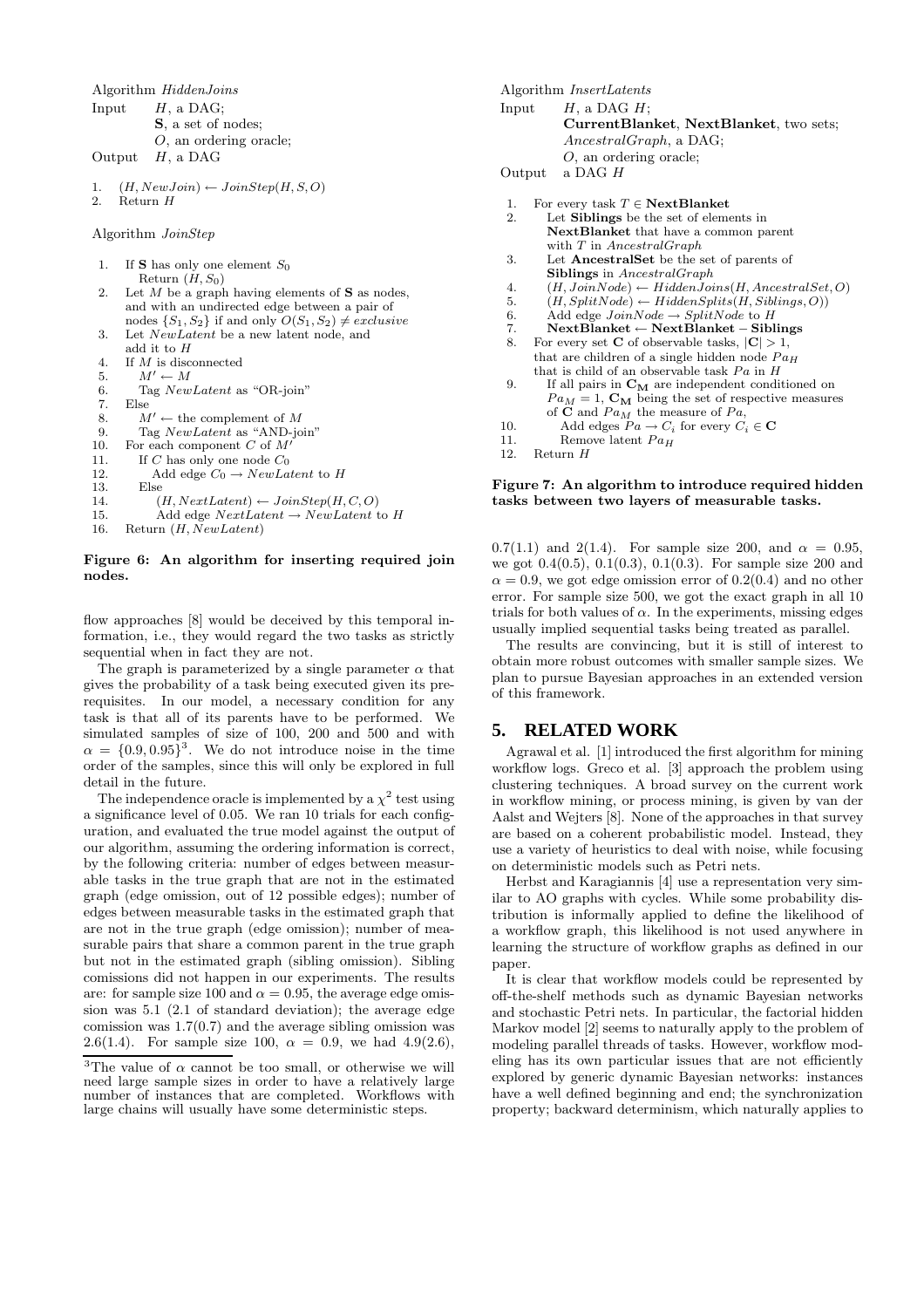

Figure 8: A simplified workflow model of the process of document preparation at Clairvoyance Corporation. ("Acc." stands for "accomplishments", and JSC refers to Clairvoyance's parent company.)

many real-world problems; the fact that the "hidden states" of a workflow model are in general associated with one "visible symbol" only. Even if a same task might be generated under different contexts, as explored by [4], this is the exception, not the rule, and it seems wasteful to arbitrarily allow hidden states of a workflow-like dynamic system to be able to generate any symbol. A generic dynamic model would not be as statistically efficient as a constrained model.

Moreover, one is often interested in understanding the causal chains of a business process. For instance, a generic factorial hidden Markov model with a fixed number of chains would be a very opaque model to provide such understanding, even if the fit is good.

#### **6. CONCLUSION**

We have presented an algorithm for learning workflow graphs that makes use of a coherent probability model. To the best of our knowledge, this is the first approach with such a property. Results from a real world workflow are very encouraging.

Several extensions are planned for a near future: more extensive experiments, learning with cycles, showing consistency of the learning algorithm and Bayesian variations. A very interesting problem is to determine identifiability conditions for learning semantic roles for tasks, i.e., how tasks can appear in multiple parts of a workflow model depending on context. Ultimately, we also want to extract a task ontology from text data obtained from groupware and e-mail software, therefore creating workflow logs from free text data.

- **7. REFERENCES** [1] R. Agrawal, D. Gunopulos, and F. Leymann. Mining process models from work-flow logs. Proc. of 6th International Conference on Extending Database Technology, pages 469–483, 1998.
- [2] Z. Ghahramani and M. Jordan. Factorial hidden Markov models. Machine Learning, 29, 1997.
- [3] G. Greco, A. Guzzo, L. Pontieri, and D. Sacca. Mining expressive process models by clustering workflow traces. Proc. of the 8th PAKDD, 2004.
- [4] J. Herbst and K. Karagiannis. Workflow mining with InWoLvE. Computers and Industry, 53:245–264, 2004.
- [5] R. Silva, J. Zhang, and J. G. Shanahan. Probabilistic workflow mining. Clairvoyance Corportation Technical Note CC-TN-04-20, http://www.cs.cmu.edu/∼rbas/workflow.ps, 2004.
- [6] P. Spirtes, C. Glymour, and R. Scheines. Causation,
- Prediction and Search. Cambridge University Press, 2000. [7] W. van der Aalst and K. van Hee. Workflow Management: Models, Methods and Systems. MIT Press, 2002.
- [8] W. van der Aalst and A. Wejters. Process mining: a research agenda. Computers and Industry, 53:231–244, 2004.

# **APPENDIX**

# **A. PROOF OF THE THEOREM 1**

THEOREM 1. Let  $G_1$  and  $G_2$  be two AO graphs with respective ordering and independence oracles  $\{O_1, I_1\}$  and  $\{O_2, I_2\}$ over a same set of observable tasks  $T$ . If  $O_1$  and  $O_2$ , and  $I_1$ and  $I_2$  agree on all queries concerning members of  $\mathbf{T}$ , then  $G_1 = G_2$  up to a renaming of the hidden tasks.

We will do induction on the number of observable tasks to prove the proposition. For that purpose, we need a few lemmas. The first two lemmas show that the start tasks in the two graphs are identical. Let  $s_1$  be the start task in  $G_1$ , and  $s_2$  the start task in  $G_2$ .

LEMMA 1. Either  $s_1 = s_2 \in \mathbf{T}$ , or they are both hidden tasks.

**Proof** One of the following two cases must obtain.

Case 1:  $s_1$  and  $s_2$  are both observable. Then  $s_1$  is the unique common predecessor of all observable tasks according to  $O_1$ , and  $s_2$  is the unique common predecessor of all observable tasks according to  $O_2$ . Because  $O_1$  and  $O_2$  agree,  $s_1 = s_2$ . Case 2: One of them, say  $s_1$  without loss of generality, is hidden, then by our assumption it must be a split and there is NO observable task that is a common predecessor of all observable tasks according to  $O_1$  (this follows from our assumption about the immediate observable descendants of an AND-split). Because  $O_1$  and  $O_2$  agree, there is no common observable predecessor according to  $O_2$ . It follows that  $s_2$  is not observable.

Therefore, either  $s_1 = s_2 \in \mathbf{T}$ , or they are both hidden.  $\Box$ 

LEMMA 2.  $s_1$  is an AND-split iff.  $s_2$  is an AND-split. Similarly,  $s_1$  is an OR-split iff.  $s_2$  is an OR-split.

Proof By Lemma 1, we only need to consider two cases: Case 1:  $s_1$  and  $s_2$  are both hidden. It suffices to show that it cannot be the case that one of them is an OR-split while the other is an AND-split. For the sake of contradiction, suppose, without loss of generality,  $s_1$  is an OR-split and  $s_2$ is an AND-split. Then there exist two immediate observable descendants of  $s_1, T_1, T_2 \in \mathbf{T}$ , that are mutually exclusive according to  $O_1$ . Because  $O_2$  agrees with  $O_1$ ,  $T_1$  and  $T_2$  are also immediate observable descendants of  $s_2$  in  $G_2$ , which means they are in the split-join session initiated by  $s_2$  in  $G_2$ . Furthermore, they are also mutually exclusive according to  $O_2$ , so they cannot belong to different threads in that split-join session, since  $s_2$  is an AND-split. So there must be another immediate observable descendant of  $s_2, T_3 \in \mathbf{T}$ , such that it is in parallel with both  $T_1$  and  $T_2$  according to  $O_2$ . It follows that  $T_3$  is in the split-join session initiated by  $s_1$  in  $G_1$ , and is in parallel with both  $T_1$  and  $T_2$  according to  $O_1$ . But this is impossible, because  $T_1$  and  $T_2$  are in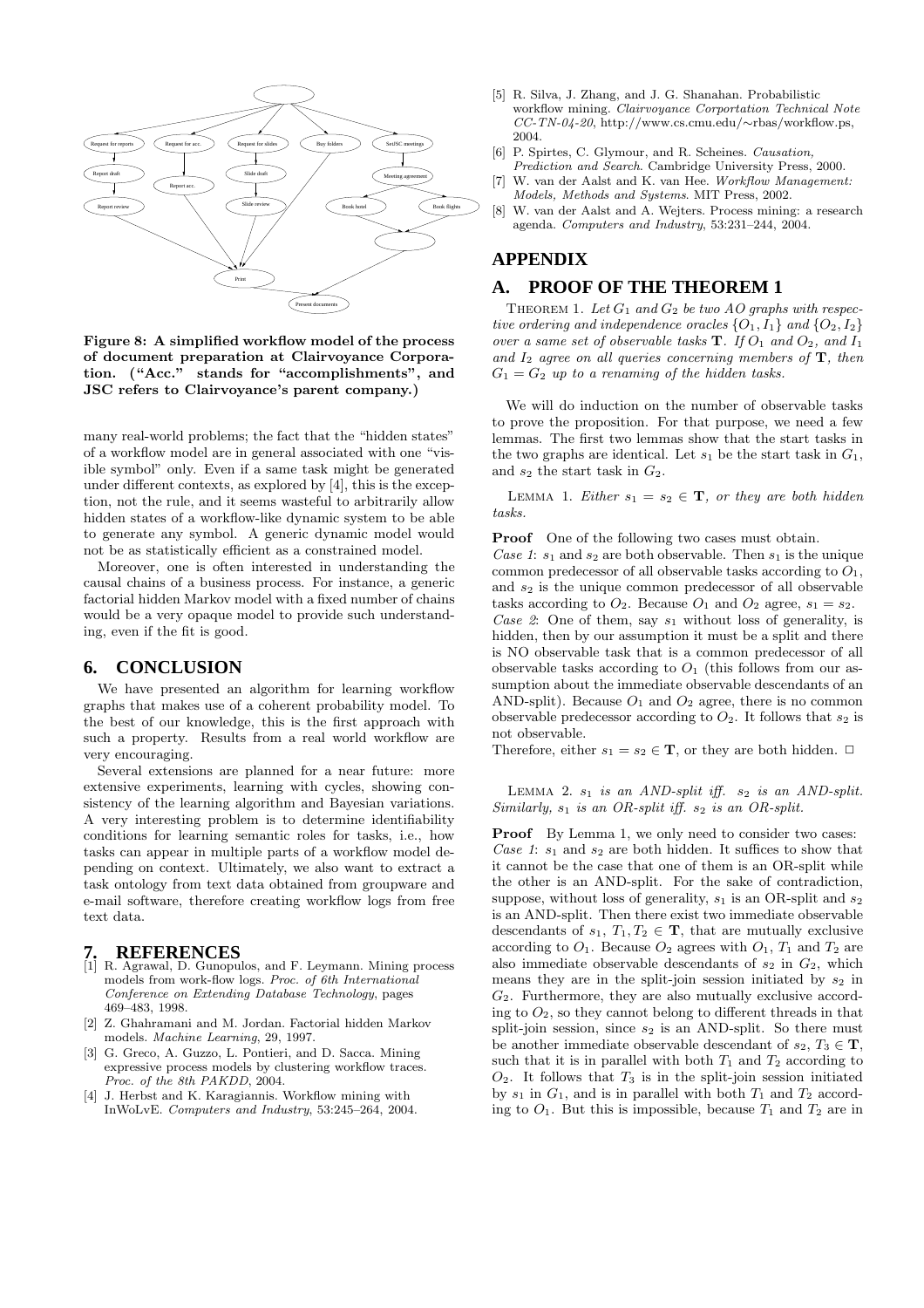different threads of that OR-split-join session initiated by  $s_1$ . Hence either they are both AND-splits, or they are both OR-splits.

Case 2:  $s_1 = s_2 = T \in \mathbf{T}$ . By symmetry, we only need to rule out three scenarios: (i)  $T$  is an OR-split in  $G_1$  but an AND-split in  $G_2$ ; (ii) T is an OR-split in  $G_1$  but a simple task in  $G_2$ ; (iii) T is an AND-split in  $G_1$  but a simple task in  $G_2$ . (i) can be ruled out by rehearsing the arguments in case 1. In the case of (ii) and (iii), notice that  $T$  may not be followed by an observable task in  $G_2$ , for otherwise that observable task will be the unique common predecessor of all observable tasks but  $T$  according to  $O_2$  but will not be such according to  $O_1$ . Furthermore, by our assumption,  $T$ , as a simple task in  $G_2$ , may not be followed by a hidden OR-split, so it can only be followed by a hidden AND-split in  $G_2$ . (ii) can thus be ruled out by rehearsing the arguments in case 1, since T is an OR-split in  $G_1$ . For (iii), notice that some immediate observable descendants of T will be independent conditional on  $T = 1$  according to  $I_1$ , but dependent conditional on  $T = 1$  according to  $I_2$ . Hence (iii) contradicts the assumptions, too.  $\Box$ 

Suppose, for the moment, that  $s_1$  and  $s_2$  are both splits. Let  $j_i$  be the (full) join that synchronizes the split initiated by  $s_i$  in  $G_i$ ,  $i = 1, 2$ . We define a *thread* of the split-join session between  $s_i$  and  $j_i$  to be the subgraph between  $s_i$ and any parent of  $j_i$  (over the ancestors of that parent of  $j_i$ ). A thread, under this definition, can contain any number of (observable) partial joins of the split initiated by  $s_i$ . It is easy to see that each thread is either an AO graph or of the simple form  $s_i \to T$ , where  $s_i$  is hidden. Furthermore, by our enforcement of nesting of splits and joins, it is easy to see that different threads will only intersect at the starting point  $s_i$ . The next two lemmas concern the observable tasks that appear in the split-join session, and in particular, in each thread of the session.

LEMMA 3. Suppose  $s_1$  and  $s_2$  are both splits. For any  $T \in \mathbf{T}$ , T is in the split-join session initiated by  $s_1$  in  $G_1$ iff. T is in the split-join session initiated by  $s_2$  in  $G_2$ .

**Proof** Let  $\text{IOD}_i$  be the set of immediate observable descendants of  $s_i$  in  $G_i$ ,  $i = 1, 2$ . Because  $O_1$  and  $O_2$  agree,  $\text{IOD}_1 = \text{IOD}_2$ . Hereafter we will drop the subscripts and write **IOD**. By our assumption, any member in **IOD** must be in the split-join session initiated by  $s_i$ , otherwise there exists some observable task that lies in between. So for any  $T \in \mathbf{T}$ , if  $T \in \mathbf{IOD}$ , then it is in the split-join session in  $G_1$ iff. it is in the split-join session in  $G_2$ . If  $T \notin \text{IOD}$ , there are two cases to consider: (i)  $s_1$  and  $s_2$  are both AND-splits. In this case, if  $T$  is in the session initiated by  $s_1$  in  $G_1$  but not in the session initiated by  $s_2$  in  $G_2$ , then there exist  $T_1, T_2 \in \text{IOD}$  such that T is independent of  $T_2$  conditional on  $T_1$  according to  $I_1$ , but T is dependent of  $T_2$  conditional on  $T_1$  according to  $I_2$ . (Specifically, let  $T_1$  be an immediate observable descendant of  $s_1$  in the same thread as  $T$  is in  $G_1$ , and  $T_2$  be an immediate observable descendant of  $s_1$  in any other thread.) Hence a contradiction. By symmetry, it may not be the case either that  $T$  is in the session initiated by  $s_2$  in  $G_2$  but not in the session initiated by  $s_1$  in  $G_1$ . (ii)  $s_1$  and  $s_2$  are both OR-splits. In this case, if  $T$  is in the session initiated by  $s_1$  in  $G_1$  but not in the session initiated by  $s_2$  in  $G_2$ , then T will be mutually exclusive with some member in **IOD** according to  $O_1$ , but will not be mutually

exclusive with any member in **IOD** according to  $O_2$ . Hence a contradiction. By symmetry, it may not be the case either that  $T$  is in the session initiated by  $s_2$  in  $G_2$  but not in the session initiated by  $s_1$  in  $G_1$ .  $\Box$ 

LEMMA 4. Suppose  $s_1$  and  $s_2$  are both splits. For any  $T_1, T_2 \in \mathbf{T}$  that are in the split-join session initiated by the start task in both graphs, they are in a same thread of that session in  $G_1$  iff. they are in a same thread of that session in  $G_2$ .

Proof Let IOD be the set of immediate observable descendants of  $s_1$  (and  $s_2$ ) according to  $O_1$  (and  $O_2$ ). By Lemma 2, we only need to consider two cases:

Case 1:  $s_1$  and  $s_2$  are both AND-splits. We first show that if  $T_1, T_2 \in **IOD**$ , then it is not the case that they are in the same thread in one of the graphs but not in the other graph. Suppose otherwise and, without loss of generality, that  $T_1$  and  $T_2$  are in the same thread in  $G_1$  but not in the same thread in  $G_2$ . It follows that  $O_1(T_1, T_2)$  and  $O_1(T_2, T_1)$ are both true. Because  $O_1$  agrees with  $O_2$ , we also have  $O_2(T_1, T_2)$  and  $O_2(T_2, T_1)$ . Since  $T_1$  and  $T_2$  belong to the same thread initiated by  $s_1$  in  $G_1$  and are both in **IOD**, there must be an OR-split that lies between  $s_1$  and  $T_1, T_2$ , as an AND-split cannot immediately follow another AND-split. This implies that there exists  $T_3 \in \text{IOD}$  that is mutually exclusive with both  $T_1$  and  $T_2$  according to  $O_1$ . However, because  $T_1$  and  $T_2$  belong to different threads initiated by  $s_2$ , an AND-split, in  $G_2$ , it is impossible that a task can be mutually exclusive with both of them according to  $O_2$ . Hence a contradiction. Thus, if  $T_1, T_2 \in **IOD**$ , then they are in a same thread in  $G_1$  iff. they are in a same thread in  $G_2$ .

Now suppose at least one of them, say  $T_1$  without loss of generality, is not in **IOD**. If  $T_1$  and  $T_2$  belong to different threads in  $G_1$ , then there exists  $T_3 \in **IOD**$  such that  $T_1$  and  $T_3$  are in parallel and  $T_1$  is independent of  $T_2$  conditional on  $T_3$  according to  $I_1$ . On the other hand, if  $T_1$  and  $T_2$  belong to the same thread in  $G_2$ , the only way that  $T_3$  could render them independent is that  $T_3$  and  $T_2$  are two children of an OR-split, but in that case they will be mutually exclusive. So  $T_1$  and  $T_2$  must belong to the same thread in  $G_2$ , too. By symmetry, the converse also holds.

Case 2:  $s_1$  and  $s_2$  are both OR-splits. If  $T_1$  and  $T_2$  belong to different threads in  $G_1$ , then they are mutually exclusive according to  $O_1$ , which means they are also mutually exclusive according to  $O_2$ . So, if on the other hand  $T_1$  and  $T_2$  belong to the same thread in  $G_2$ , then there must be an AND-split in between  $s_2$  and the (yet another) OR-split that splits  $T_1$ and  $T_2$  because an OR-split cannot immediately follow another OR-split. This implies that there exists  $T_3$  such that it is not mutually exclusive with either  $T_1$  or  $T_2$  according to  $O_2$ . However, because  $T_1$  and  $T_2$  belong to different threads in  $G_1$ , it is impossible that  $T_3$  is not mutually exclusive with either  $T_1$  or  $T_2$  according to  $O_1$ . Hence a contradiction.  $\Box$ 

Finally, we need a lemma about  $j_i$ 's that complete the splitjoin sessions initiated by  $s_i$ 's.

LEMMA 5. Suppose  $s_1$  and  $s_2$  are both splits. Let  $j_1$  be the (full) join that synchronize the splits initiated by  $s_1$  in  $G_1$ , and  $j_2$  be the (full) join that synchronize the splits initiated by  $s_2$  in  $G_2$ . Then either  $j_1$  and  $j_2$  are the same observable task or they are both hidden.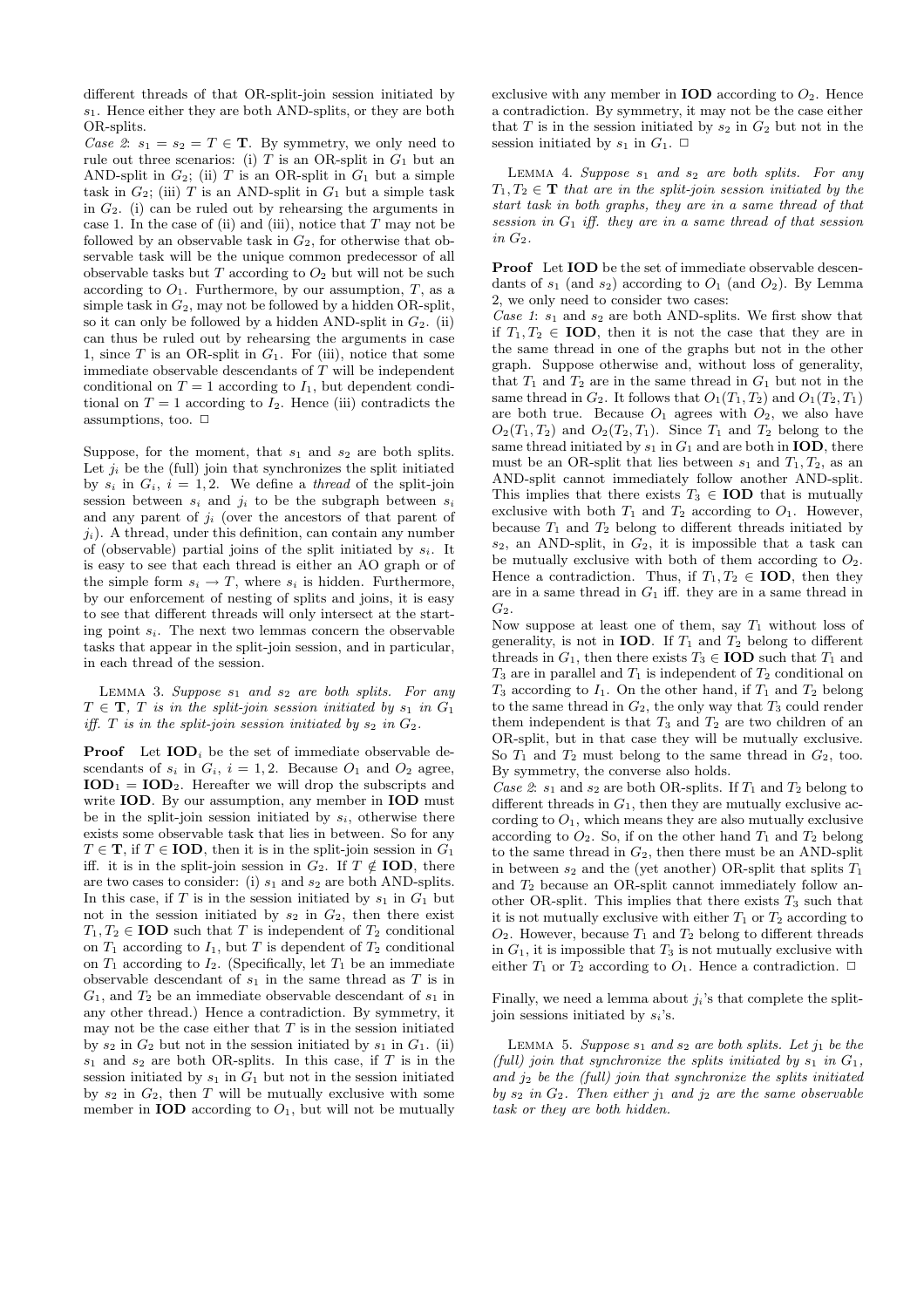Proof Two cases to consider:

Case 1: Suppose  $j_1$  and  $j_2$  are both observable. So  $j_i$  is the descendant of all observable tasks within the split-join session initiated by  $s_i$  and the ancestor of all other observable tasks,  $i = 1, 2$ . By Lemma 3, the set of observable tasks within the split-join session initiated by  $s_1$  is the same as the set of observable tasks within the split-join session initiated by  $s_2$ . It follows that  $j_1 = j_2$ , otherwise  $O_1$  does not totally agree with  $O_2$ .

Case 2: Suppose one of them, say  $j_1$  without loss of generality, is hidden. In this case, if  $j_2$  is observable, then  $j_2$  must immediately follow  $j_1$  in  $G_1$ , otherwise  $O_1$  and  $O_2$  do not agree. By our assumption,  $j_2$  may not be a simple task. If it is an OR-split, then in  $G_2$  a hidden-OR must immediately follow  $i_2$  (by arguments very similar to those in previous lemmas), which, however, is ruled out by our assumption. If  $j_2$  is an AND-split in  $G_1$ , then some tasks after  $j_2$  will be independent conditional on  $i_2$  according to  $I_1$ , but dependent conditional on  $j_2$  according to  $I_2$ . A contradiction. Therefore,  $j_2$  must be hidden, too.  $\Box$ 

We now prove the main proposition by induction on the number of observable tasks n. It is easy to see that  $n \geq 2$ by our assumptions.

**Base case:**  $n = 2$ . Let  $T_1$  and  $T_2$  be the two observable tasks. Only four AO graphs are compatible with our assumptions (up to a renaming of latent tasks): (1)  $T_1 \rightarrow T_2$ ; (2)  $T_2 \rightarrow T_1$ ; (3)  $T_1$  and  $T_2$  are two threads of an AND split-join session with a hidden split (start task) and a hidden join (end task); (4)  $T_1$  and  $T_2$  are two threads of an OR split-join session with a hidden split (start task) and a hidden join (end task). Obviously each graph entails a different ordering relationship between  $T_1$  and  $T_2$ . So, if  $O_1$  and  $O_2$ agree, then  $G_1 = G_2$  up to a renaming of the hidden tasks.

**Inductive Step:** Suppose the proposition holds for  $n \leq m$ . Let  $n = m + 1 \geq 3$ . There are three cases:

Case 1:  $s_1$  is a simple task in  $G_1$ . By Lemmas 1 and 2,  $s_1 = s_2 = T$  and T is also a simple task in  $G_2$ . It is easy to see that the subgraph of  $G_1$  over  $\mathbf{T}\setminus\{T\}$  and the subgraph of  $G_2$  over  $\mathbf{T}\setminus\{T\}$  are also AO graphs (since  $n \geq 3$ ). By the inductive hypothesis, they are identical up to a renaming of hidden tasks. It follows that  $G_1 = G_2$  up to a renaming of hidden tasks.

Case 2:  $s_1$  is a split, and the split is joined before reaching the end task in  $G_1$ . By Lemmas 1, 2 and 5,  $s_2$  is also a split, and the split is joined before reaching the end task in  $G_2$ . Let  $\mathbf{T}_i$  be the set of observable tasks that belong to the split-join session initiated by  $s_i$  in  $G_i$  (including the initial split and the final join),  $i = 1, 2$ . It follows from Lemmas 1, 2, 3 and 5 that  $\mathbf{T}_1 = \mathbf{T}_2$ . By the inductive hypothesis, the subgraph of  $G_1$  over  $T_1$  is the same as the subgraph of  $G_2$  over  $T_2$  up to a renaming, and the subgraph of  $G_1$ over  $\mathbf{T}\setminus\mathbf{T}_1$  is the same as the subgraph of  $G_2$  over  $\mathbf{T}\setminus\mathbf{T}_2$ up to a renaming. (Note that there is a special case where the subgraphs over  $\mathbf{T}\setminus \mathbf{T}_i$  only contain one observable task, and hence the inductive hypothesis is not applicable. But in that case, the two subgraphs are trivially identical.) It follows that  $G_1 = G_2$  up to a renaming of hidden tasks.

Case 3:  $s_1$  is a split, and the split is joined at the end task in  $G_1$ . By Lemmas 1, 2 and 5,  $s_2$  is also a split, and the split is joined at the end task in  $G_2$ . By Lemma 3, for each

thread of that split-join session in  $G_1$ , there is a thread of the split-join session in  $G_2$  such that the two threads involve the exactly same observable tasks, and vice versa. By the inductive hypothsis, the two threads (subgraphs) are the same up to a renaming of hidden tasks. (Again, there is a special case where the inductive hypothesis is not applicable. That is, the threads are of the form  $s_i \to T$ , and  $s_i$ 's are hidden. In this case the two subgraphs are trivially identical.) So in total  $G_1 = G_2$  up to a renaming of hidden tasks. Q.E.D

# **B. AN ALGORITHMIC EXAMPLE**

We will now go through an example of how LearnOrdered  $Work flow$  works. Assume for now that the graph  $G$  in Figure 9 corresponds to the true generative model, from which we know the ordering oracle  $O$  and the independence oracle I for tasks  $\{1, \ldots, 12\}$ . We will demonstrate how  $LearnOrderedWork flow$  is able to reconstruct  $G$  out of  $O$ and I.



Figure 9: Unlabeled nodes represent hidden tasks. Each OR-split/join is represented as a rhombus.

Suppose that the directionality graph  $G_O$  is given in Figure 10. Notice that even though elements in  $\{8, 10\}$  are concurrent to elements in {9, 11}, there is a total order among these elements:  $8 \rightarrow 9 \rightarrow 10 \rightarrow 11$ , according to O. 6 and 7 are not connected because by assumption they should happen in either order a frequent number of times. We consider this assumption to be reasonable (at the moment of the split, tasks should be independent, and therefore no fixed time order implied). However, contrary to a naive workflow mining algorithm, we do not require, for instance, that 6 and 11 are recorded in random orders. This type of assumption seems considerably more artificial, because tasks in one chain might take much longer than tasks in another chain, and a specific order may arise naturally.



Figure 10: An ordering relationship for the graph in Figure 9. We do not represent explicitly the edges between elements in  $\{1, 2, 3, 4, 5\}$  and  $\{8, 9, 10, 11\}$  in order to avoid cluttering the graph (symbolized by the unconnected edges out of  $\{1, 2, 3, 4, 5\}$ .